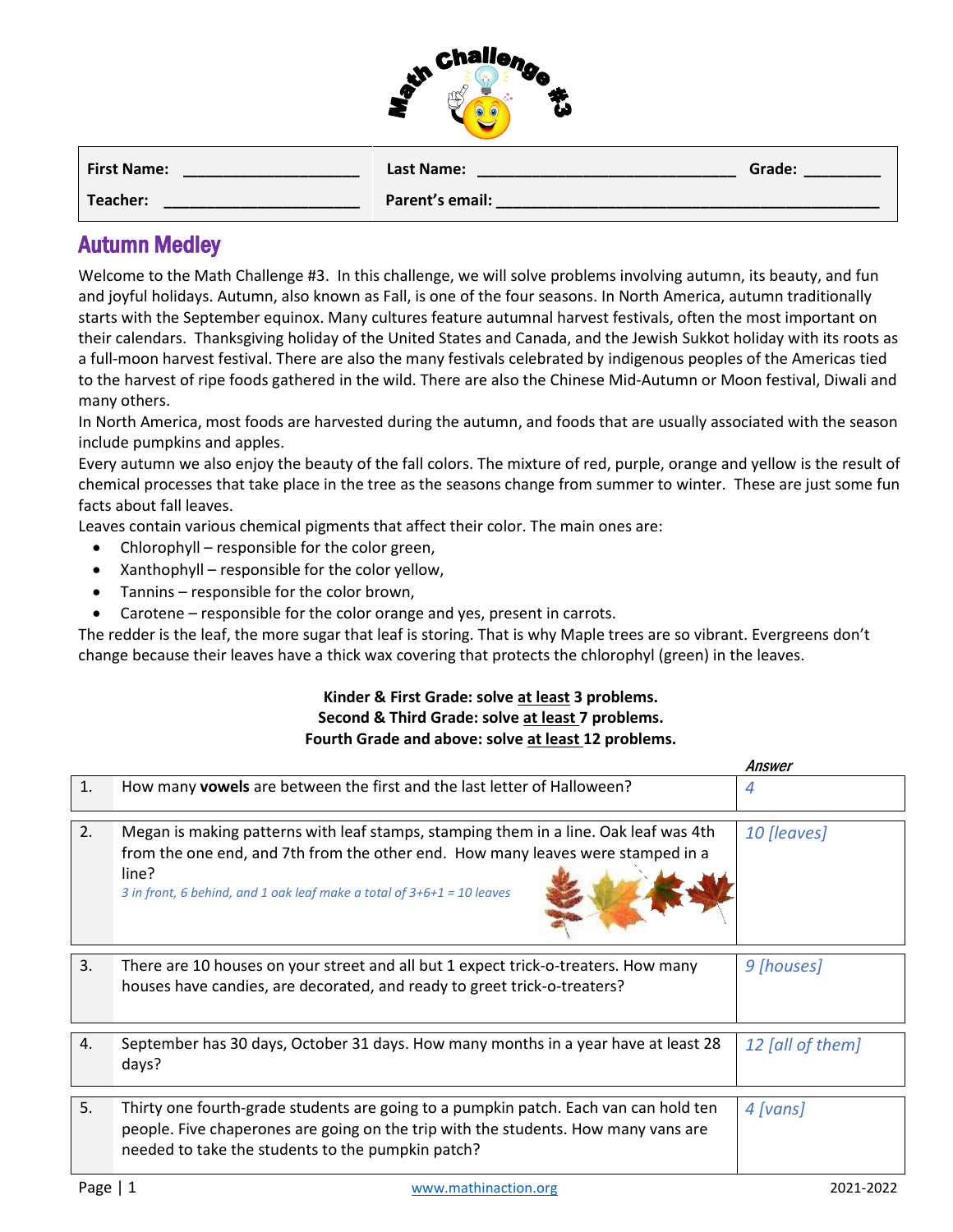| 6.  | Since 1 pitcher can fill 10 cups, 3 pitchers can fill 30 cups.<br>30 cups $\times$ 50 cents = \$15                                                                                                                                                                                                                                                                                                                                                                                                                                                                                               | $$15$ or $$15.00$                                                                                                  |
|-----|--------------------------------------------------------------------------------------------------------------------------------------------------------------------------------------------------------------------------------------------------------------------------------------------------------------------------------------------------------------------------------------------------------------------------------------------------------------------------------------------------------------------------------------------------------------------------------------------------|--------------------------------------------------------------------------------------------------------------------|
| 7.  | One way is to guess and check, and another way is to make an organized list of<br>possibilities.<br>3 three-horned deer, 7 two-horned bisons<br>3×3 =9 horns for three-horned deer<br>$7\times2 = 14$ horns for two-horned bisons<br>$2\times1 = 2$ horns for unicorns.<br>Check: in total there are $9 + 14 + 2 = 25$ horns and $3 + 7 + 2 = 12$ creatures                                                                                                                                                                                                                                      | <b>Bisons: 7</b><br>Three-horned deer: 3                                                                           |
| 8.  | Ground floor = $0$<br>$0 + 7 - 5 + 10 - 8 + 3 - 5 = 2$                                                                                                                                                                                                                                                                                                                                                                                                                                                                                                                                           | $2^{nd}$ [floor]                                                                                                   |
| 9.  | From the first clue, we know that the number of ghosts are more<br>than 31.<br>From the second clue, it has to be less tan 35. So, the number we<br>are looking for is between 31 and 35 and it is an odd number. It<br>must be 33.                                                                                                                                                                                                                                                                                                                                                              | 33                                                                                                                 |
| 10. | a. How many bags of Halloween treats did she buy? $6$<br>b. How many toys did she buy? $4$<br>$6 \times $12 + 4 \times $7 = $72 + $28 = $100$                                                                                                                                                                                                                                                                                                                                                                                                                                                    | 6 [bags of treats]<br>а.<br>b. $4$ [toys]                                                                          |
| 11. | If we add the known weights: $10 + 20 + 24 = 54$ kg (this is the total weight of 2 hats, 2<br>cats, and 2 pumpkins).<br>Thus, 1 hat, 1 cat and 1 pumpkin weigh 27 kg.                                                                                                                                                                                                                                                                                                                                                                                                                            | 27 [kg]                                                                                                            |
| 12. | $= 34$<br>$\overline{2}$<br>$= 26$<br>$+$<br>$=22$<br>First bag has 20 candies,<br>Second $34 - 20 = 14$ candies,<br>Third $22 - 14 = 8$ ,<br>Fourth 26-8=18 candies.                                                                                                                                                                                                                                                                                                                                                                                                                            | $1st$ bag: 20 [candies]<br>$2^{nd}$ bag: 14 [candies]<br>3rd bag: 8 [candies]<br>4 <sup>th</sup> bag: 18 [candies] |
| 13. | If you give Lisa 20 cents, she will be able to buy 1 kit by herself; if you lend Andy 30<br>cents, he will be able to buy his own kit.<br>So, it is 2 kits in total, because we gave them 20 and 30 cents, they can afford the 2<br>kits. But without the 50 cents, they could afford only 1 kit and have 60 cents left over.<br>Thus, one kit is \$1.10.<br>Here is what it looks like if we draw it out:<br>Lisa<br>Andy<br>Notice that Andy had 80 cents. Since he was<br>1 kit<br>30 cents short, we now know that the kit cost<br>60 cents<br>80 cents + 30 cents = $$1.10$<br>20 ¢<br>Lisa | \$1.10                                                                                                             |

Student Registration for [Fall 2021 Math Challenge Tournament](https://www.ellipsisacademy.com/fall-2021-math-challenge-tournament.html) is now available.